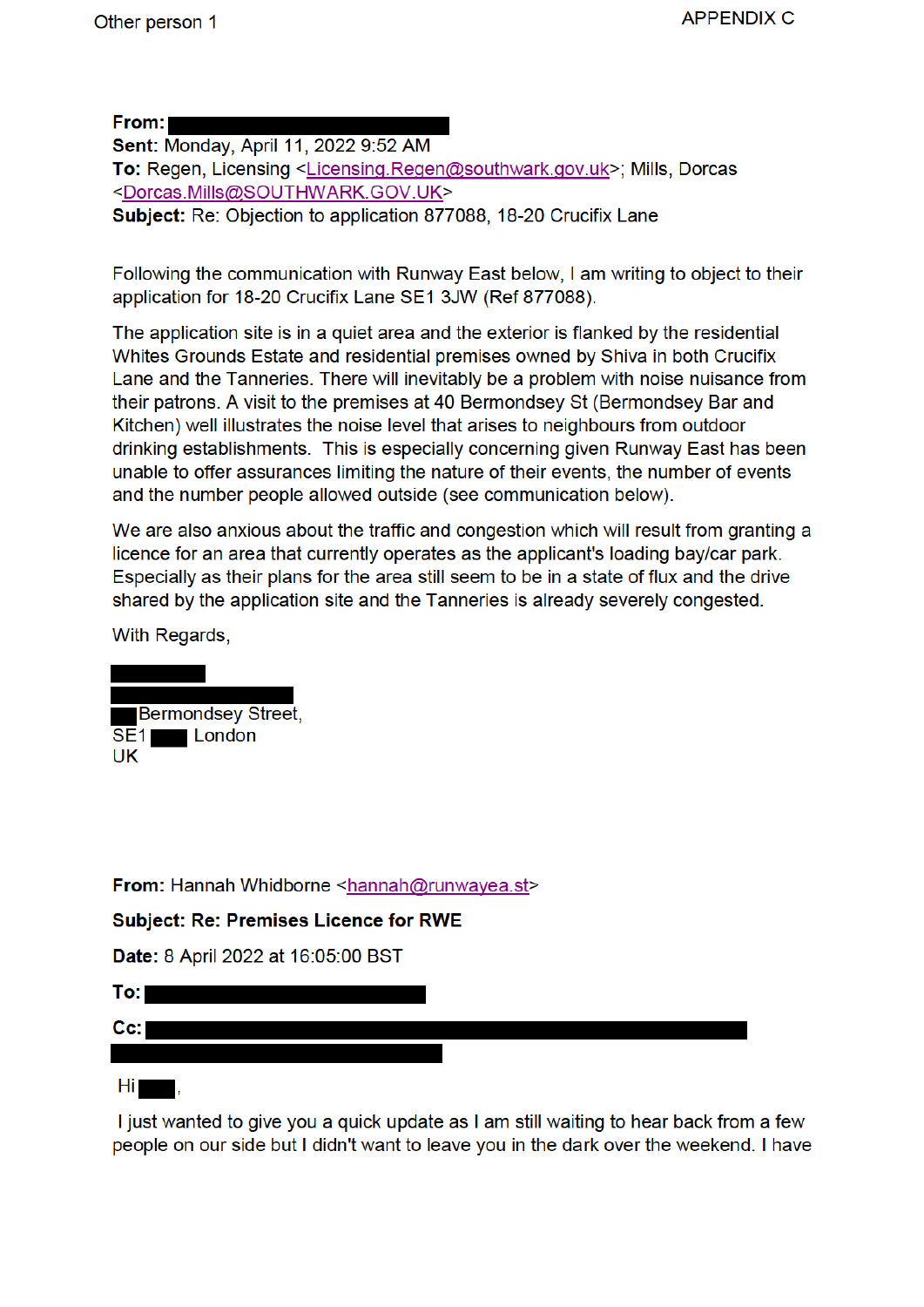read all your comments & passed on your concerns around the structural drawings to our fit-out team for further clarification as this is separate.

Some of the clauses you have suggested for the licence are already included in our applications; No outside music, Mechanism for ensuring the outside area is closed by 22:00. There however still some suggestions I am waiting on clarification from our events team to ensure they do not create any issues. I appreciate we are on a timeline so will get back to you as soon as I can, however, I understand that you may wish to go ahead with representation, which is, of course, you have the right to do so.

Thank you for looking at this so thoroughly and for all your suggestions, I will chase the relevant parties and come back to you with an update asap.

Best,

Hannah

On Tue, Apr 5, 2022 at 3:29 PM

Dear Hannah,

Thank you for your reply and providing us with drawings of the container.

Our primary concerns with your Licensing Application emanate from noise and loss of privacy. As you state the bar will only be used for events, we are chiefly concerned with the frequency of the events, the number of people allowed outside and the effectiveness of the screening atop the container. As such, can you confirm you would agree to conditions on the following being placed on the Licensing Agreement:

Limiting on the number of outdoor events.

Limiting the number of people allowed outside to 30.

Disallowing amplified music outside (both recorded and live).

A mechanism which ensures outdoor service ends at 9pm and all patrons vacate the exterior by 10pm.

As well as, the following conditions on members and events which were imposed on Colorset in Black Swann Yard:

842 - The premises to maintain a register of members along with a daily register of members on the premises. Such register to be kept available for inspection by authorised officers of the local Licensing Authority and the police.

843 - Alcohol for consumption on the premises shall only be supplied to members of the cooperative workspace and their registered guests.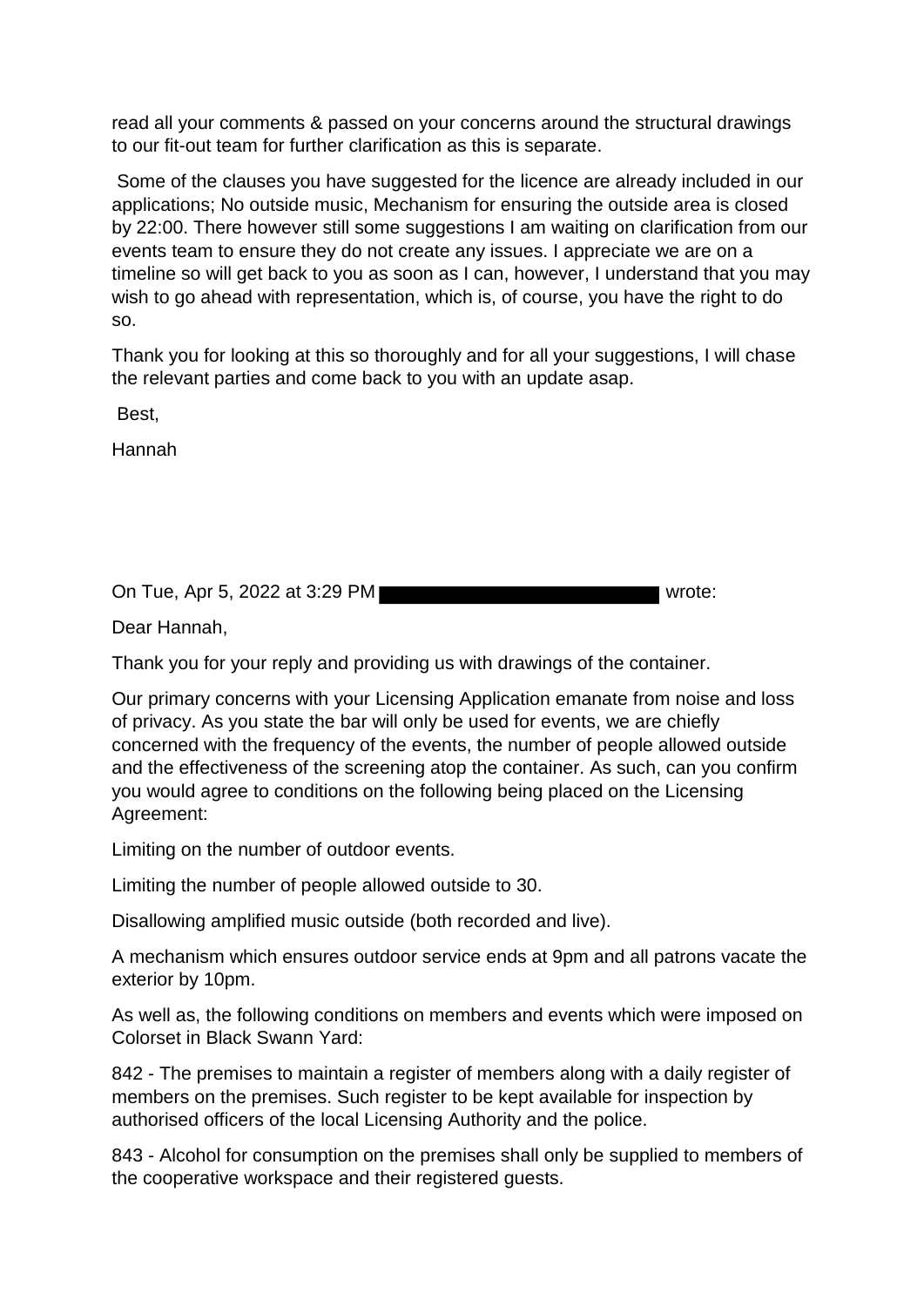845 - There shall be no music-led events at the premises at any time.

Additionally, having reviewed the drawings there are several issues which need to be addressed.

-The spiral staircase going up to the container roof is too narrow. According to UK building regulations a small semi-public spiral stair must have a minimum clear width between the core pole and handrails of .8m. This means the diameter of the staircase must be at least 1.6m plus the width of the centre pole. According to the drawings you sent us, the total diameter of the staircase is only 1.25m.

-As this may be indicative of other elements of the design which will need to be changed, please conduct a review of your drawings to ensure the current design meets building regulations and is practical at the presented dimensions.

-Following, please provide us with a plan that demonstrates how vehicles will be able to fit for loading and unloading, including measurements of the space between the container and the building. From the current drawings we measured the distance between the overhang and the stairs to the building at 2m. This is about the width of many of the larger delivery vans, such as the Mercedes Sprinter (1.99m). As such, it is not at all clear to us how you envisage safely accepting delivery vehicles.

-We also need a more detailed drawing on how the glass balustrade will be attached to the supporting posts, in order to better assess its privacy/acoustic blocking potential. Would you also be willing to also put in place some form of acoustic screening?

-Does the owner agree to renounce any Rights to Light to be acquired by the adoption of the drinking establishment 'Secret Garden' (sui generis, previously A4 use)?

Finally, can you confirm you will be withdrawing the current Licensing Application while you address these issues (which should not set you back much considering the consultation period will need to be restarted due to the submission of new plans)? Upon receipt of the updated drawings, we will happily work with you to create reasonable conditions. However, if you do plan on persisting with the application in its current state, due to the lack of clarity and accuracy we will be forced to object to it.

Regards,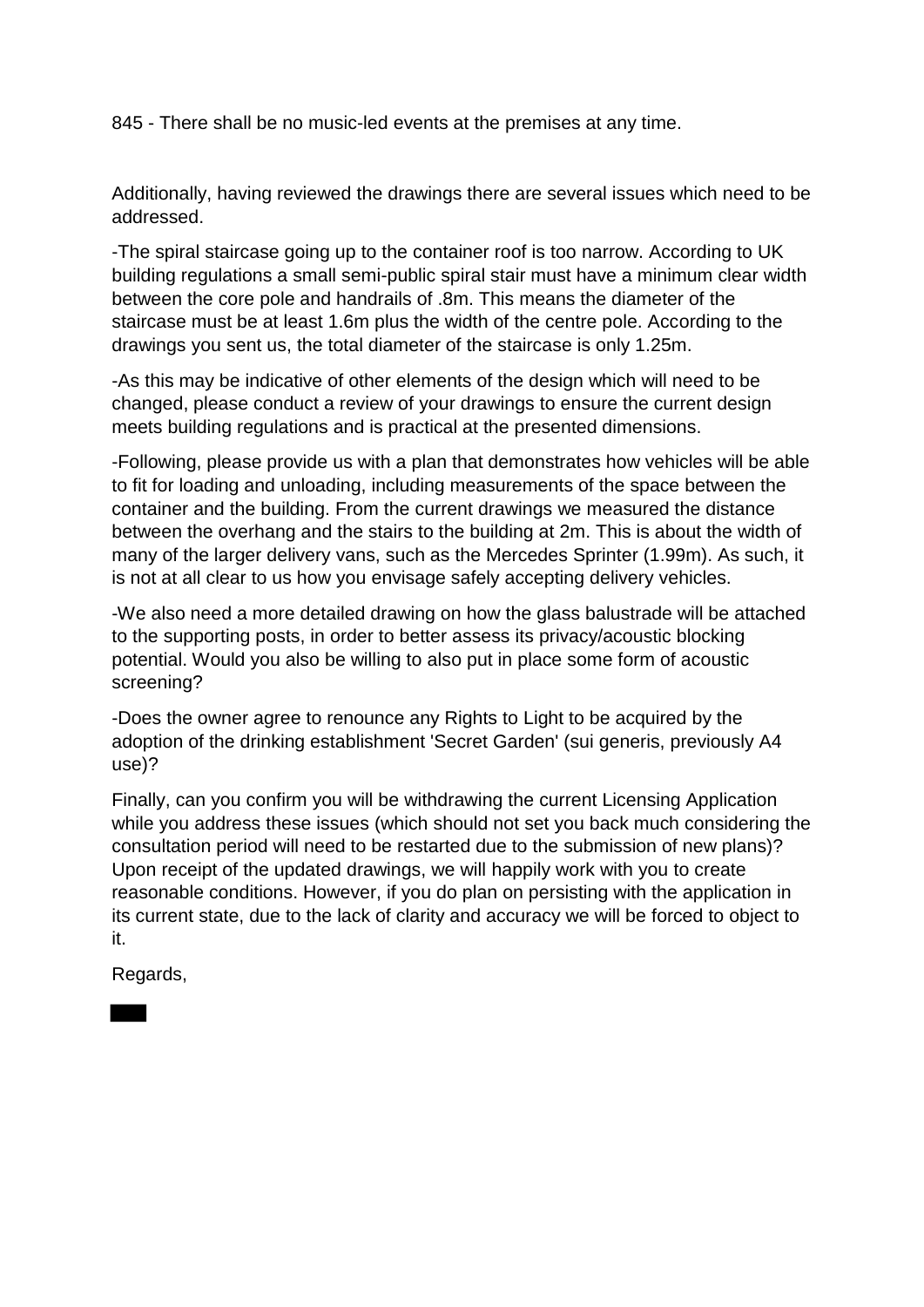-----Original Message-----

From:

Sent: Thursday, April 14, 2022 5:48 PM To: Regen, Licensing <Licensing.Regen@southwark.gov.uk> Subject: Objection to licensing application for 18-20 Crucifix Lane SE1 3JW (Ref 877088)

I am writing to object to Runway East's licensing application for 18-20 Crucifix Lane SE1 3JW (Ref 877088).

Primarily, I am concerned by the potential noise nuisance which will be produced by their outdoor bar. The application site is situated in a quiet area, surrounded by residential properties. As evidenced by neighbouring bars on Northern Bermondsey St, outdoor bars have an enormous potential to generate noise.

Runway East has applied to have up to 60 people outside, which is a very small area, especially when you factor in most people will concentrate around the bar area. Up to 60 people packed into such a confined space will undoubtedly increase the amount of noise they generate as they talk over each other.

There currently is also no limit on the number of events, which could easily lead to neighbours suffering this noise nuisance frequently.

It is troubling that Runway East has not offered any information on the nature of their events. Obviously, some activities will generate more noise than others. For example, will they host talks over a PA system?

Additionally, there are currently no conditions in the application to ensure the bar will exclusively be used by members.

And placing a bar in their car park is certain to lead to an increase in congestion on Chapter House and the Tanneries' shared drive as it is unclear how they will take deliveries/members will be able to park.

Regards

 Bermondsey Street, SE1